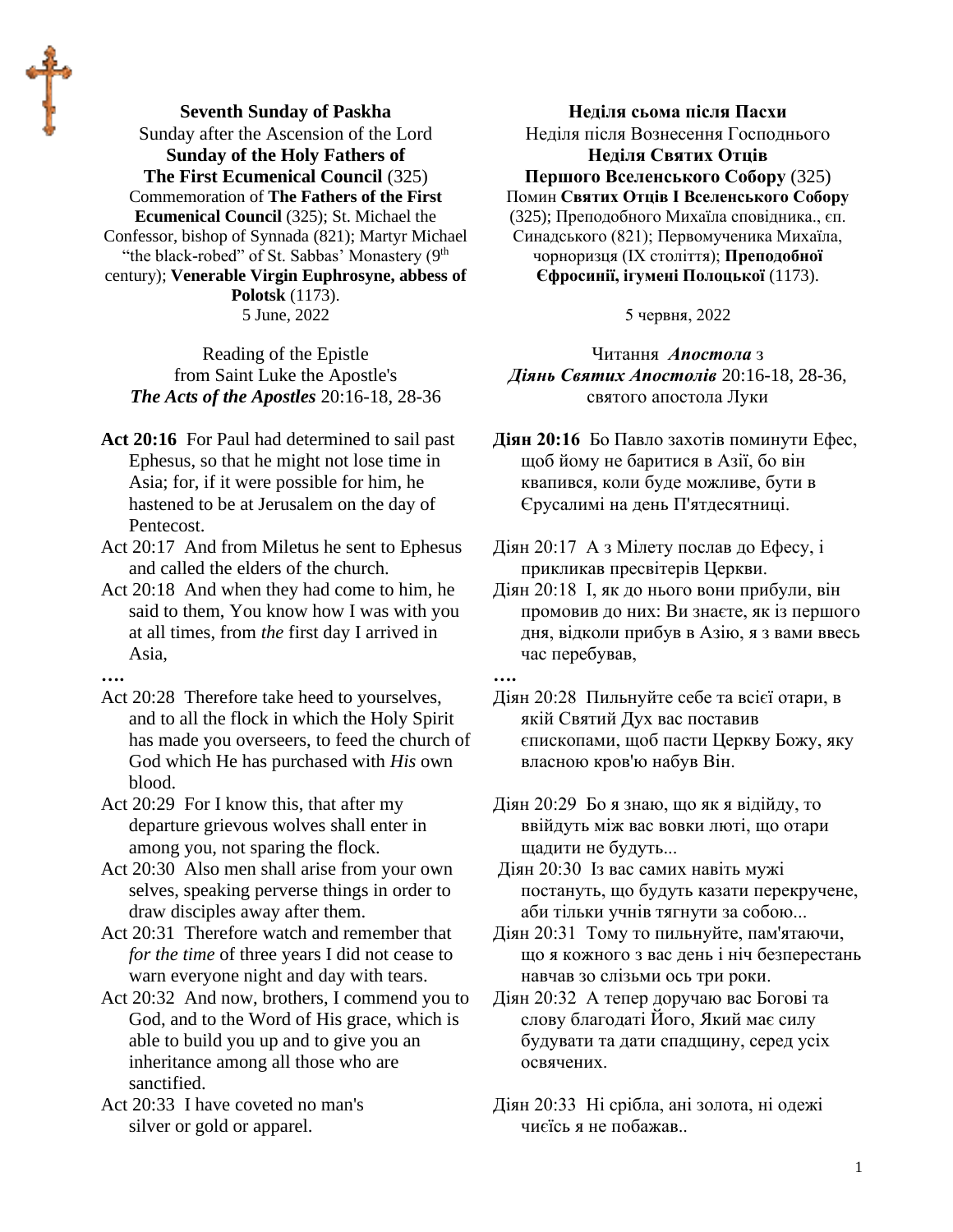Act 20:34 Yea, you yourselves know that these hands have ministered to my needs, and to those who were with me.

- Act 20:35 I have shown you all things, that working in this way we ought to help the weak, and to remember the words of the Lord Jesus, that He Himself said, It is more blessed to give than to receive.
- Act 20:36 And saying these things, kneeling, he prayed with them all.

## A reading of *Holy Scripture* from *The Gospel of Saint John the Apostle* 17:1-13

- **Joh 17:1** Jesus spoke these words and lifted up His eyes to Heaven and said, Father, the hour has come. Glorify Your Son so that Your Son also may glorify You,
- Joh 17:2 even as You have given Him authority over all flesh so that He should give eternal life to all You have given Him.
- Joh 17:3 And this is life eternal, that they might know You, the only true God, and Jesus Christ whom You have sent.
- Joh 17:4 I have glorified You upon the earth. I have finished the work which You have given Me to do.
- Joh 17:5 And now Father, glorify Me with Yourself with the glory which I had with You before the world was.
- Joh 17:6 I have revealed Your name to the men whom You gave to Me out of the world. They were Yours, and You gave them to Me, and they have kept Your word.
- Joh 17:7 Now they have known that all things, whatever You have given Me, are from You.
- Joh 17:8 For I have given to them the Words which You gave Me, and they have received them and have known surely that I came out from You. And they have believed that You sent Me.
- Joh 17:9 I pray for them. I do not pray for the world, but for those whom You have given Me, for they are Yours.
- Joh 17:10 And all Mine are Yours, and Yours are Mine; and I am glorified in them.
- Діян 20:34 Самі знаєте, що ці руки мої послужили потребам моїм та отих, хто був зо мною.
- Діян 20:35 Я вам усе показав, що, працюючи так, треба поміч давати слабим, та пам'ятати слова Господа Ісуса, бо Він Сам проказав: Блаженніше давати, ніж брати!
- Діян 20:36 Проказавши ж оце, він навколішки впав, та й із ними всіма помолився.

## Читання *Святого Письма* з *Євангелії святого апостола Івана* 17:1-13

- **Ів 17:1** Одного разу, звів Ісус очі Свої до неба і сказав: Отче! Прийшов час: прослав Сина Твого, щоб і Син Твій прославив Тебе,
- Ів 17:2 Як Ти дав Йому владу над усякою плоттю, щоб усьому, що Ти дав Йому, Він дав життя вічне.
- Ів 17:3 Це ж є життя вічне, щоб знали Тебе єдиного істинного Бога і Того, що Ти послав, Ісуса Христа.
- Ів 17:4 Я прославив Тебе на землі, звершив діло, що Ти дав Мені, щоб Я вчинив;
- Ів 17:5 І тепер прослав Мене Ти, Отче, у Себе тією славою, що Я мав у Тебе перше, ніж настав світ.
- Ів 17:6 Я виявив ім'я Твоє людям, що Ти їх дав Мені, і вони слово Твоє зберегли.
- Ів 17:7 Тепер зрозуміли вони, що все, що тільки Ти дав Мені, є від Тебе;
- Ів 17:8 Бо слова, що Ти Мені дав, Я їм дав, і вони прийняли і зрозуміли істинно, що Я зійшов од Тебе, і увірували, що Ти Мене послав.
- Ів 17:9 Я за них благаю; не за світ благаю, а за тих, що Ти дав Мені, бо вони Твої;
- Ів 17:10 І все Моє Твоє, і Твоє Моє, і Я прославився в них.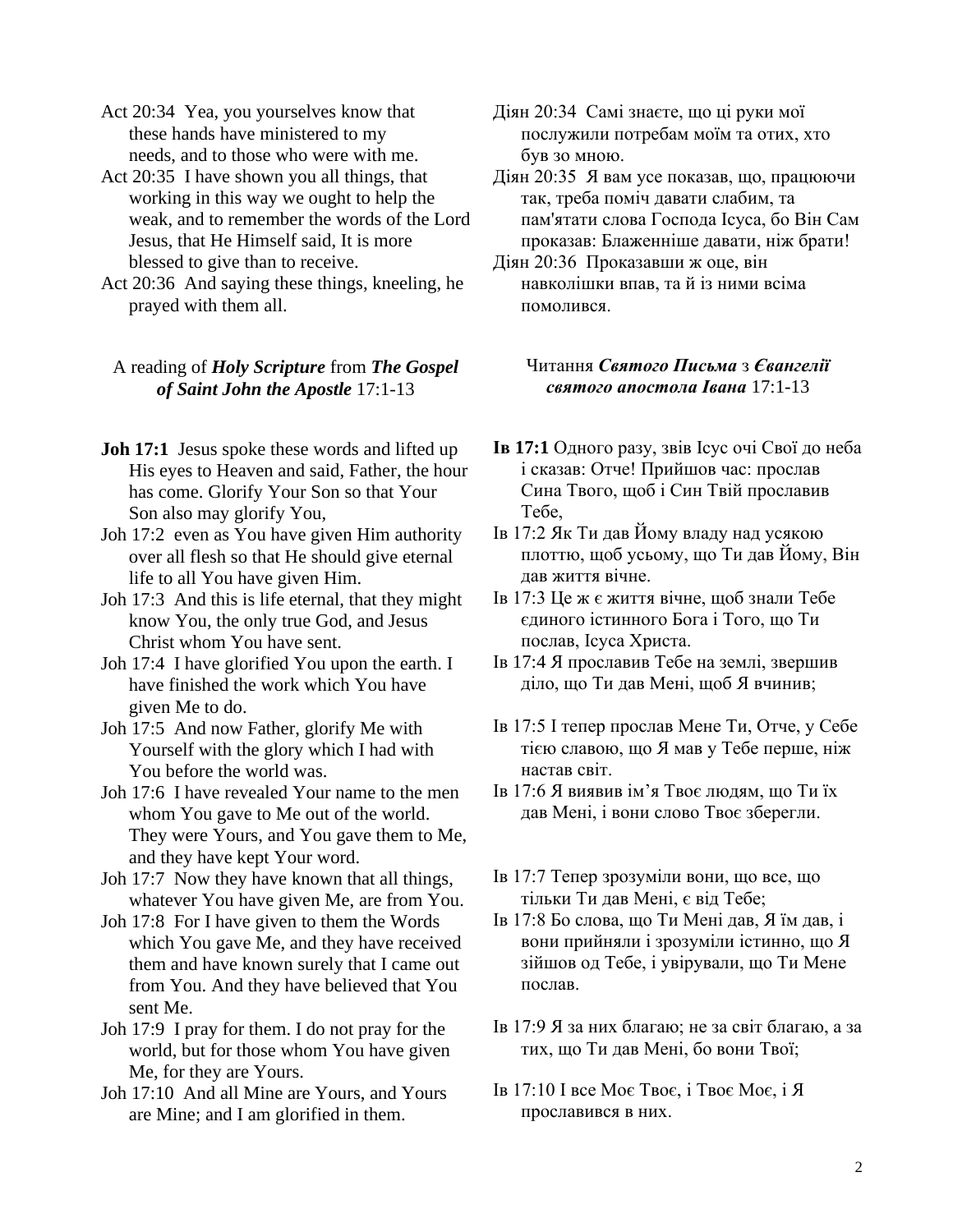- Joh 17:11 And now I am in the world no longer, but these are in the world, and I come to You, Holy Father. Keep them in Your name, those whom You have given Me, so that they may be one as We are.
- Joh 17:12 While I was with them in the world, I kept them in Your name. Those that You have given Me I have kept, and none of them is lost, but the son of perdition, that the Scripture might be fulfilled.
- Joh 17:13 And now I come to You, and these things I speak in the world that they might have My joy fulfilled in them.
- Ів 17:11 І Я вже не в світі, вони ж в світі, а Я до Тебе йду. Отче Святий! Збережи їх у ім'я Твоє, тих, що Ти дав Мені, щоб вони були одно, як і Ми.
- Ів 17:12 Коли Я був з ними в світі, то беріг їх у ім'я Твоє; тих, що Ти дав Мені, Я охоронив, і ніхто не загинув з них, тільки син погибельний, щоб збулося писання.
- Ів 17:13 Тепер же до Тебе йду, і говорю це у світі, щоб мали вони радість Мою у собі повну.



## **I BELIEVE! Sunday of The Fathers of the First Ecumenical Council** (325)

Very Rev. Dr. Ihor Kutash

Today, we celebrate the Fathers of the First Ecumenical Council. They worked together under the guidance of the Holy Spirit to arrive at an answer to the question: Who is this Jesus Who taught and worked miracles, and Who was crucified, rose again and ascended to Heaven promising to be with His followers forever? Is He simply the most wonderful Man Who ever lived upon this earth? Or is He more than that?

And the Fathers arrived at the conclusion: He is God incarnate! The impossible has become reality. God is truly with us. Jesus is indeed a Man. But, He is also God. This is the truth that we confess and upon which we build our lives.

 Yet for many people it is exceedingly difficult to accept that a Man can at the same time be God. Why not avoid this paradox then and simply concentrate on

**ВІРУЮ! Неділя Святих Отців Першого Вселенського Собору** (325)

Прот. Др. Ігор Куташ

Сьогодні в Неділю Святих Отців Першого Вселенського Собору маємо нагоду подякувати Всевишньому за дар Віри, яку Він через цих Отців (та й інших) передав нам. Вона допомагає нам бачити шлях, який стелиться перед нами. Вона нам показує звідки ми прийшли та куди йдемо. Вона виявляє нам великі діла, які для нас вчинив Бог з любові до нас.

Дехто, міркуючи соціологічно дуже затурбований, що цю Віру Святих Отців начебто все менше людей ісповідує. Та пам'ятаймо, що правда не залежить від того скільки людей її визнають.

Правда остається правдою без огляду на це. Не ми захищаємо правду – вона ж нас захищає якщо ми у ній стоїмо. За неї кров свою пролив не один мученик і не два, а цілі плеяди їх. Це її освятило і скріпило у свідомості багатьох людей. Але й від цього правда не залежить.